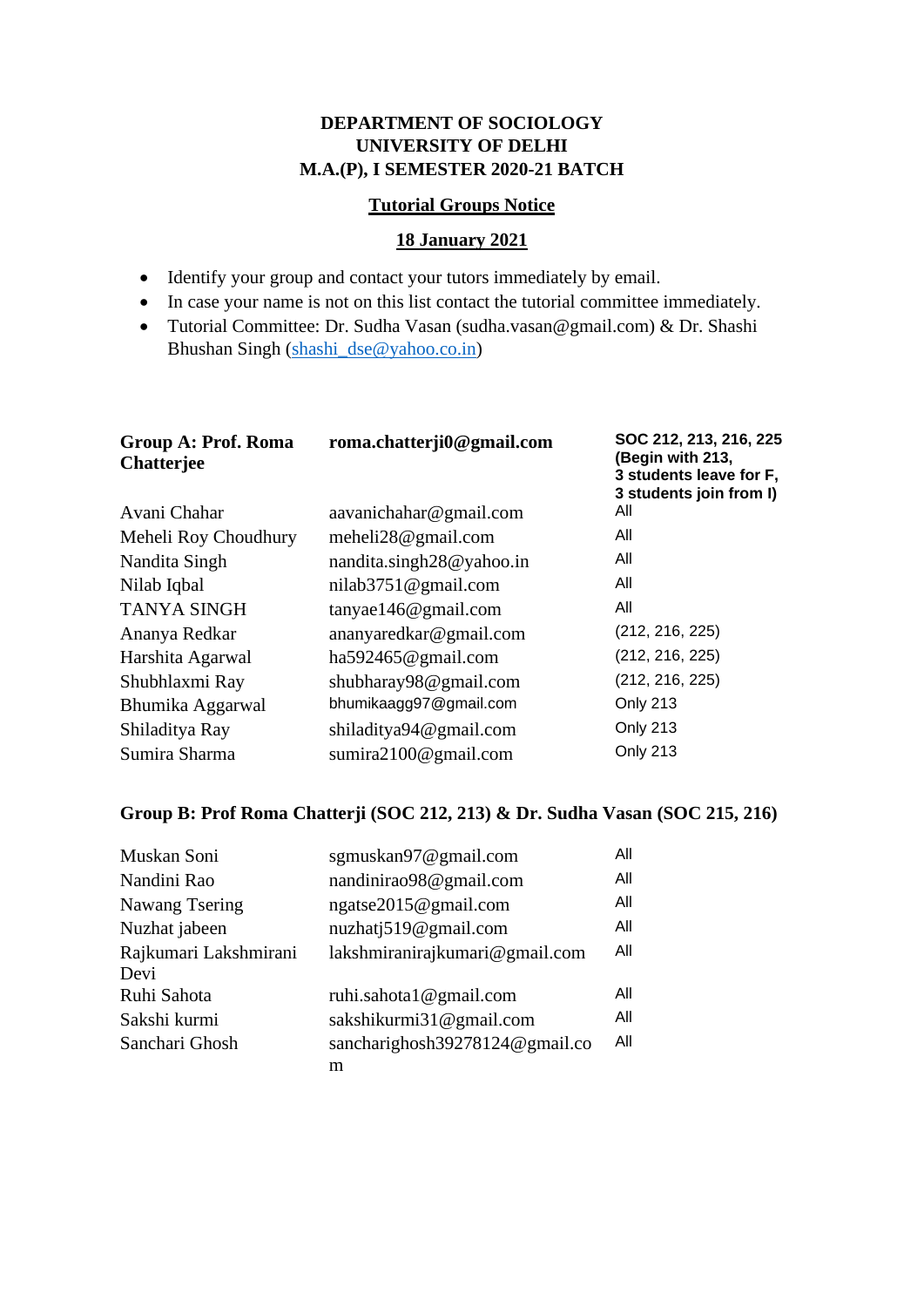| Group C: Dr. Sudha           | svasan@sociology.du.ac.in     | SOC 212, 213, 215, 216 |
|------------------------------|-------------------------------|------------------------|
| <b>Vasan</b>                 |                               |                        |
| Aditya                       | adityabaswal97@gmail.com      | All                    |
| Ananya Dutta                 | ananya12du.tta@gmail.com      | All                    |
| Annika Amber                 | annika1967amber@gmail.com     | All                    |
| <b>ANTARA BORBORA</b>        | antaraborbora1997@gmail.com   | All                    |
| Antara Rao Yadavalli         | antara.ar@gmail.com           | All                    |
| Ashish Kumar Ola             | kumar.ashishola@gmail.com     | All                    |
| Asmaani Kumar                | asmaanikumar05@outlook.com    | All                    |
| Athokpam Nirmala Devi        | athokpamnirmala1999@gmail.com | All                    |
|                              |                               |                        |
| <b>Group D: Prof. Satish</b> | sdeshpande7@gmail.com         | SOC 212, 215, 216, 219 |
| <b>Deshpande</b>             |                               |                        |
|                              | havi.kaul20@gmail.com         | All                    |
| Havisha Kaul                 |                               |                        |
| Pragya Shashank              | pragyashashank@gmail.com      | All                    |
| PREET SURANA                 | preetsurana98@gmail.com       | All                    |
| Pritha Singh                 | contact.prithasingh@gmail.com | All                    |
| Punkhuri Kumar               | punkhurikumar@gmail.com       | All                    |
| Sakshi Jain                  | sakshijain9728@gmail.com      | All                    |
| Tanya Rose Rao               | 16tanyaroserao@gmail.com      | All                    |
| Vilayat Ali                  | vilayat2021@gmail.com         | All                    |

|                | Group E: Prof. Nandini Sundar (SOC 212, 213) & Prof. Satish Deshpande (SOC 215, |     |
|----------------|---------------------------------------------------------------------------------|-----|
| 216)           |                                                                                 |     |
| Sanya awana    | awanasanya98@gmail.com                                                          | All |
| Shivani Sharma | shiyanisharma10mt@omail.com                                                     | All |

| Shivani Sharma             | shivanisharma10mt@gmail.com      | All                                                 |
|----------------------------|----------------------------------|-----------------------------------------------------|
| <b>SHOUGAIJAM</b>          | sunoshougy@gmail.com             | All                                                 |
| <b>SUNOLATA DEVI</b>       |                                  |                                                     |
| Srishti Priya              | srishti $075@$ gmail.com         | All                                                 |
| Sughandhika Giri           | sughandhika.giri $04@$ gmail.com | All                                                 |
| VAISHNAVI VERMA            | vaishnavivermasai@gmail.com      | All                                                 |
| Shaheen Fatima             | fatima.shaheen320@gmail.com>     | All                                                 |
| Gargee Dey                 | gargeedey321@gmail.com           | All                                                 |
| <b>Group F: Dr. Dhivya</b> | dhivya1janarthanan@gmail.com     | SOC 212, 215, 219, 225<br>(Begin with 225, end with |
| <b>Janardhanan</b>         |                                  |                                                     |
| Mohona Chaudhuri           | mchaudhuri96@gmail.com           | 219)<br>All                                         |
| Sahar Bazaz                | saharbazaz6@gmail.com            | All                                                 |
| Shreetoma Biswas           | shreetomabiswas06@gmail.com      | All                                                 |
| Prakriti Kar               | prakriti.kar@gmail.com           | (212, 215, 225)                                     |
| <b>Puneet Repalle</b>      | puneetrepalle@gmail.com          | (212, 215, 225)                                     |
| <b>HARDIK DUA</b>          | duahardik96@gmail.com            | Only 225                                            |
| Tonisha Roy                | tonisharoy98@gmail.com           | Only 225                                            |
| Bhumika Aggarwal           | bhumikaagg97@gmail.com           | (212, 215, 219)                                     |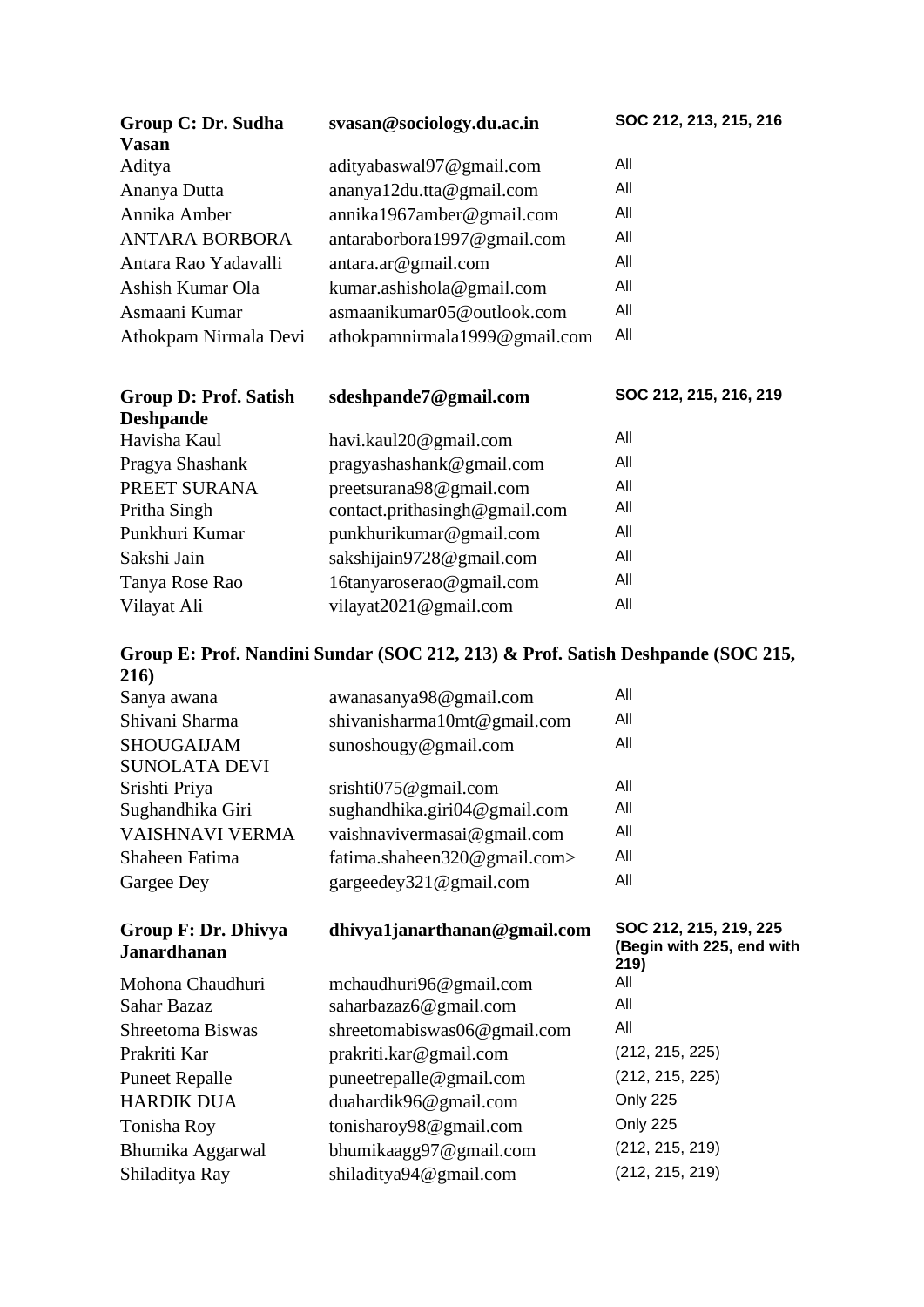| Sumira Sharma                        | sumira $2100@$ gmail.com                                                 | (212, 215, 219)                                                                          |
|--------------------------------------|--------------------------------------------------------------------------|------------------------------------------------------------------------------------------|
| Group G: Dr. Amishi<br><b>Panwar</b> | amishipanwar@gmail.com                                                   | SOC 212, 213, 216, 219<br>(end with 213, 2 students<br>join from F)                      |
| Abhinav Atreya                       | abhinavsanu94@gmail.com                                                  | All                                                                                      |
| Astha Chaudhary                      | asthac0297@gmail.com                                                     | All                                                                                      |
| <b>DIKSHA YADAV</b>                  | dikshayadav925@gmail.com                                                 | All                                                                                      |
| Gayatri                              | gssrke02@gmail.com                                                       | All                                                                                      |
| Himanshi Pandey                      | himanshipandey13@gmail.com                                               | All                                                                                      |
| Meghna Singh                         | meghnatheallrounder009@gmail.co<br>m                                     | All                                                                                      |
| Nazneen Shekh                        | shekh.nazneen@gmail.com                                                  | All                                                                                      |
| Ngilyang Byai                        | ngilyang007@gmail.com                                                    | All                                                                                      |
| Prakriti Kar                         | prakriti.kar@gmail.com                                                   | Only SOC 213                                                                             |
| <b>Puneet Repalle</b>                | puneetrepalle@gmail.com                                                  | Only SOC 213                                                                             |
| Group H: Dr. Amishi<br><b>Panwar</b> | amishipanwar@gmail.com                                                   | SOC 212, 213, 216, 219<br>(Begin with SOC 213, 2<br>students join later from<br>group F) |
| Noorie Parveen                       | nooriejnv62@gmail.com                                                    | All                                                                                      |
| Sakshi                               | sakshirai510@gmail.com                                                   | All                                                                                      |
| Shubham kumar yadav                  | shubhamk18782@gmail.com                                                  | All                                                                                      |
| <b>SUBASHINI S S</b>                 | subashinisamuel99@yahoo.com                                              | All                                                                                      |
| Tanya singh                          | ts97.work@gmail.com                                                      | All                                                                                      |
| Vishakha Gurjar                      | vishakha.14march@gmail.com                                               | All                                                                                      |
| Deepak yadav                         | dy2563966666@gmail.com                                                   | All                                                                                      |
| <b>HARDIK DUA</b>                    | duahardik96@gmail.com                                                    | (212, 216, 219)                                                                          |
| Tonisha Roy                          | tonisharoy98@gmail.com                                                   | (212, 216, 219)                                                                          |
| <b>Group I: Dr. Sandeep</b><br>Rai   | sandeepsocio@gmail.com<br>(Begin with 213, 3 students leave for group A) | SOC 212, 213, 215, 216                                                                   |
| Deepti                               | deeptiy47@gmail.com                                                      | All                                                                                      |
| Devyani Shankar Mathur               | devyanimathur98@gmail.com                                                | All                                                                                      |
| Dhanushree                           | dhanushree5676@gmail.com                                                 | All                                                                                      |
| H Lalramdinzeli                      | ramdiniaug15@gmail.com                                                   | All                                                                                      |
| Himansha Baweja                      | bawejahimansha@gmail.com                                                 | All                                                                                      |
| Jane Franklyn Nag                    | jane.franklyn@gmail.com                                                  | All                                                                                      |
| Ananya Redkar                        | ananyaredkar@gmail.com                                                   | Only 215                                                                                 |
| Harshita Agarwal                     | ha592465@gmail.com                                                       | <b>Only 215</b>                                                                          |
| Shubhlaxmi Ray                       | shubharay98@gmail.com                                                    | <b>Only 215</b>                                                                          |